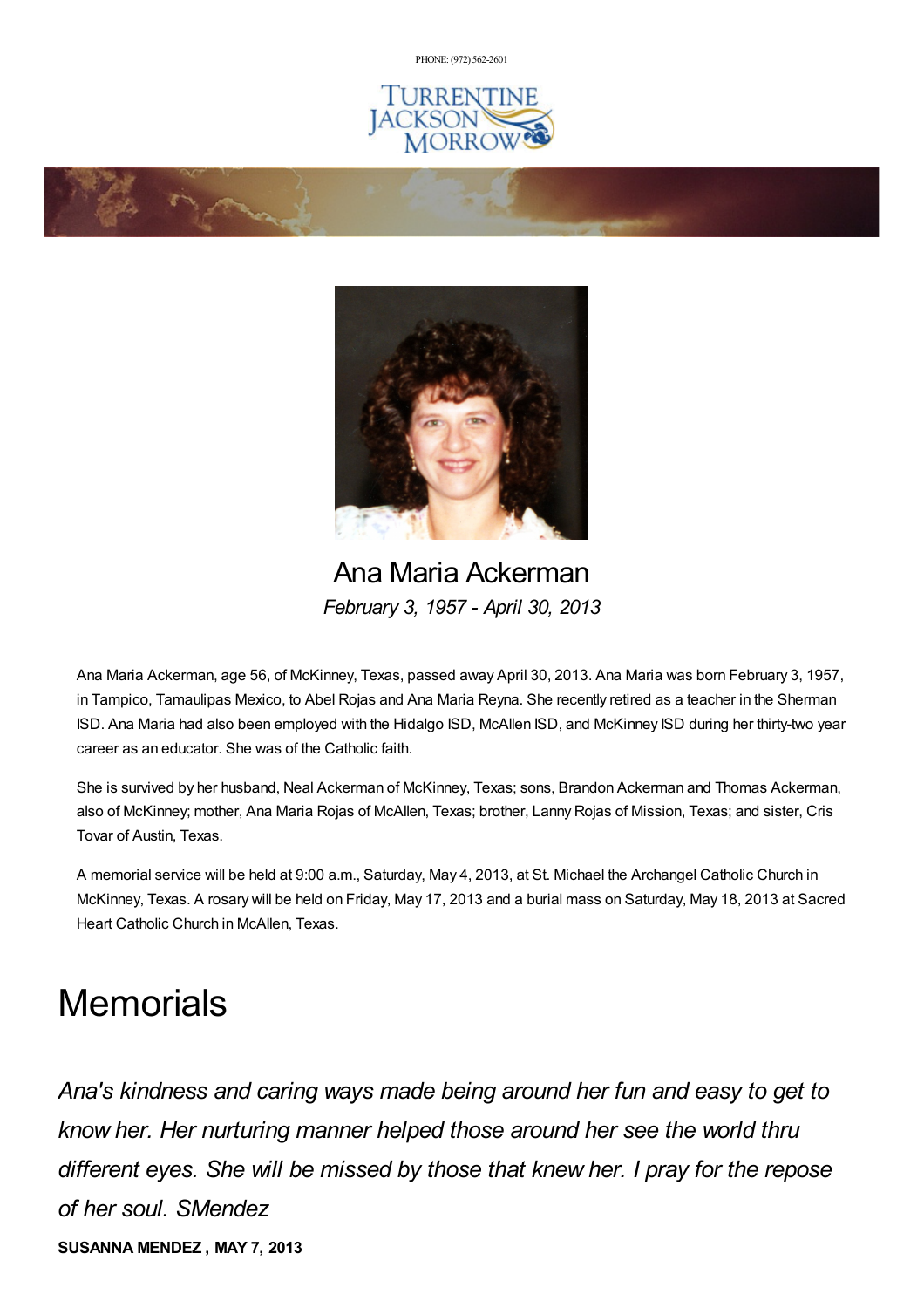*Our thoughts and prayers are with your family Neil.* **GREG AND VALERIE FOUST, MAY 7, 2013** *My prayers and toughts are with the Ackerman family* **DANIEL RODRIGUEZ, MAY 7, 2013** *Neal,my thoughts and prayers are with you.*

**RANDY PAGE, MAY 6, 2013**

*My wife and I loved Ana through the years at St. Michael's. She was delightful, and so proud of her family. She made us laugh when we least expected it, and we are grateful God put her in our lives. She made the world a better place to be. Thank you Ana.*

**STEVE AND LISA GRIFFIN, MAY 6, 2013**

*Your wife and Mom was very much loved by all who got to know her. Hold on to the memories, and let them guide you during this time of sadness.....Search and ReSearch Retreats ...*

**LETICIA GARCIA-CANTU, MAY 5, 2013**

*We are so sorry Neal. Sending our thoughts and prayers for you*

**MIKE & CINDY DOUGLAS, MAY 4, 2013**

*We want to express our deepest and heartfelt condolences to the Ackerman and Rojas Families during this very difficult time. We are very saddened with her passing and hope you all find strength and a dignified resignation soon. Our thoughts & prayers are with her and your families.*

**OLGA & JIM JOACHIM, MAY 4, 2013**

*Erik, Jacob and I are deeply saddened to hear of your loss. Our thoughts and prayers are with you all in this time of grief.*

**ANN SNYDER, MAY 3, 2013**

*Neal, Tommy and Brandon, We hope your happy memories and the love of family and friends will comfort you during this sorrowful time. We wish you peace.*

**SHELBY, CRAIG AND NICK SANTANGELO, MAY 3, 2013**

*The Sera Family was saddened to hear of Ana's passing. Our deepest condolences to Neal, Brandon, Tommy and all of Ana's family.*